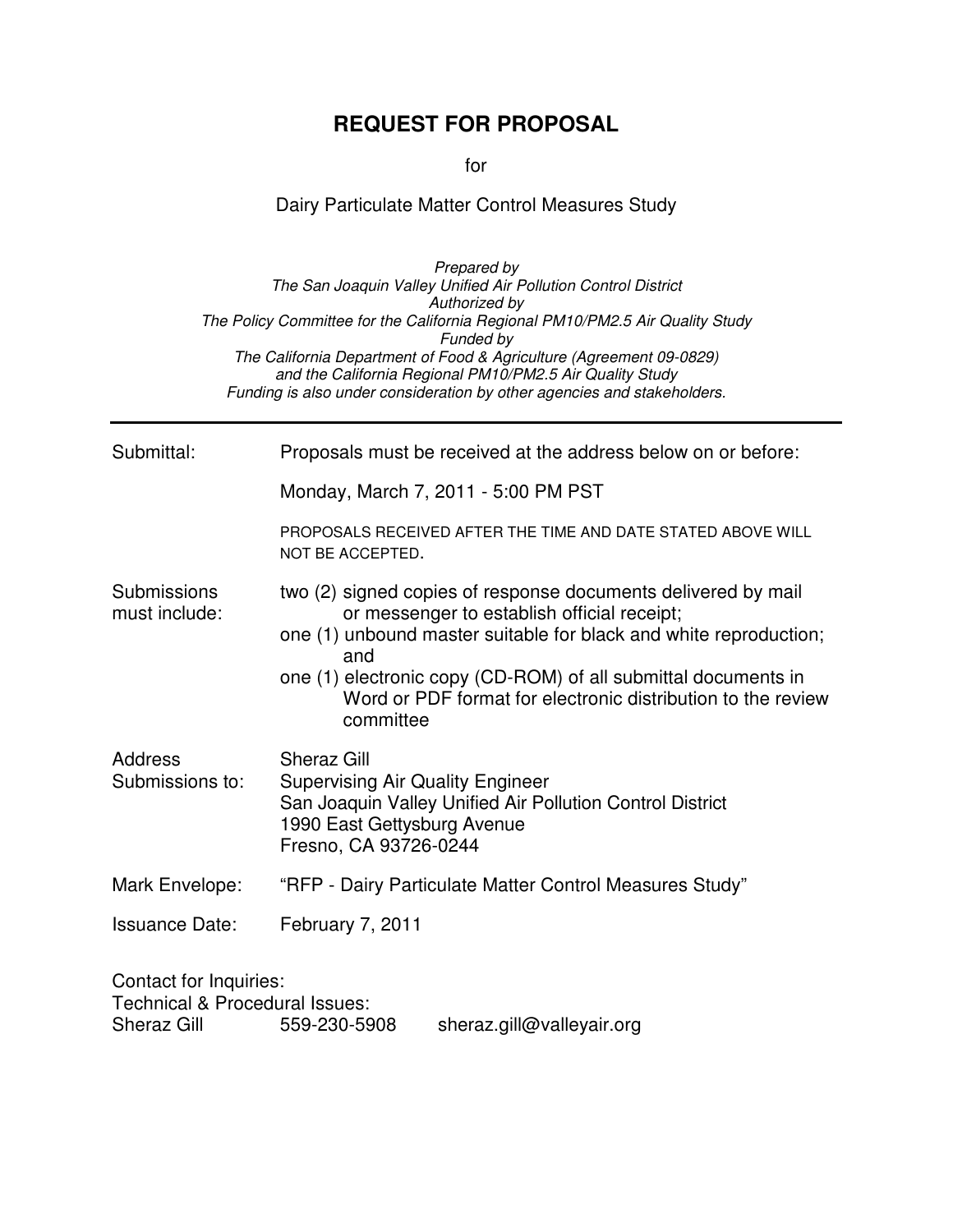| <b>Contents of the Request for Proposal</b> |  |  |
|---------------------------------------------|--|--|
|---------------------------------------------|--|--|

| <b>Section</b>                     |                                                                                                                                                                                                              | <b>Page</b>     |
|------------------------------------|--------------------------------------------------------------------------------------------------------------------------------------------------------------------------------------------------------------|-----------------|
| 1. Introduction                    |                                                                                                                                                                                                              | 3               |
| 2. Background                      |                                                                                                                                                                                                              | 3               |
| 3.1. Objective<br>3.2. Tasks/Scope | 3. Field Study Description<br>3.3. RFP Scope of Work<br>3.4. Work Products/Deliverables<br>3.5. Utilization of Results<br>3.6. Expected Benefits                                                             | 4               |
| 4.1. Timeline<br>4.2. Schedule     | 4. Timeline and Schedule                                                                                                                                                                                     | 7               |
| 5. Budget                          |                                                                                                                                                                                                              | 8               |
|                                    | 6. Required Qualifications                                                                                                                                                                                   | 9               |
| 7.1. Management                    | 7. Field Study Direction<br>7.2. Submittal of Results<br>7.3. Reporting Requirements<br>7.4. Involved Parties Responsibilities                                                                               | 10              |
|                                    | 8. Proposal Required Contents<br>8.1. Contents of Proposal                                                                                                                                                   | 12 <sup>°</sup> |
|                                    | 9. Proposal Submission                                                                                                                                                                                       | 14              |
| 10. Process                        | 10.1 Addenda and Supplements to the RFP<br>10.2 Evaluation Criteria for Qualification for Respondents<br>10.3 Proposal Evaluation and Contractor Selection Process<br>10.4 Contract Negotiation and Approval | 15              |
| 11. Insurance                      |                                                                                                                                                                                                              | 18              |
|                                    | 12. Data Ownership and Publication                                                                                                                                                                           | 18              |
|                                    | 13. Confidential Information                                                                                                                                                                                 | 19              |
| <b>Exhibit A:</b>                  | <b>Certification Regarding Debarment</b>                                                                                                                                                                     | 20              |
| Table 2:                           | Sample Budget Summary Form                                                                                                                                                                                   | 21              |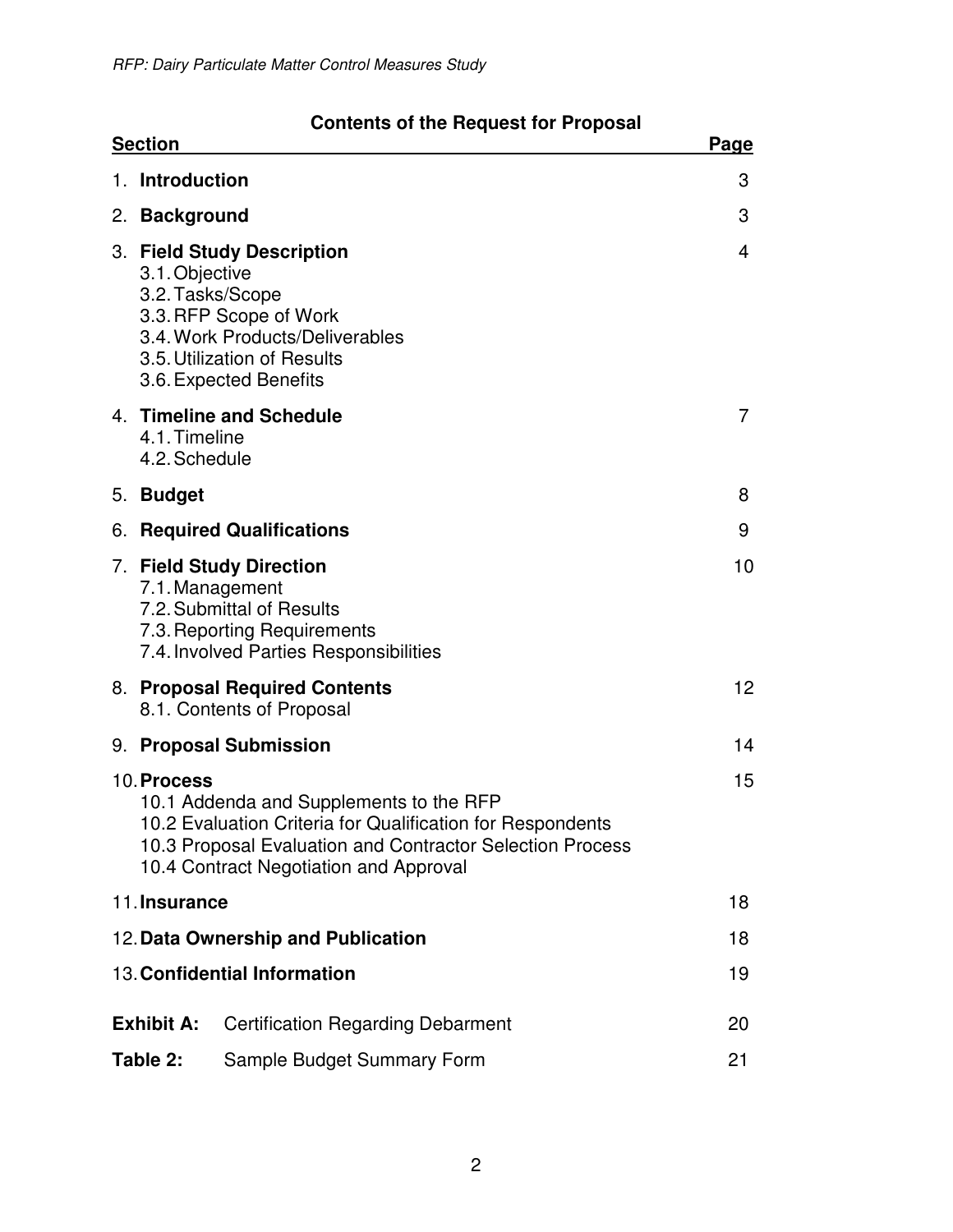### **1. Introduction**

The Technical Committees of the San Joaquin Valleywide Air Pollution Study Agency (Study Agency) and the San Joaquin Valley Unified Air Pollution Control District (District) are issuing a Request for Proposal (RFP) to measure and compare the effectiveness of different PM (PM10 and PM2.5) control measures for dairy operations, including quantifying the generation or reduction of PM and PM precursor emissions, and assessing positive or negative interactions with other environmental factors, emissions and animal health. The Study Agency has charge of evaluating proposals, selecting a qualified contractor and executing any contracts.

# **2. Background**

The San Joaquin Valley Air Pollution Control District (SJVAPCD) regulates PM10 emissions via a maintenance plan comprising controls on businesses, including large agricultural operations. Dairy operators are currently required to maintain Conservation Management Practices Plans to control fugitive particulate emissions for large agricultural operations, while new agricultural sources of PM10 emissions are required to implement Best Available Control Technology (BACT). For dairies, effectiveness of control measures to date has been estimated rather than rigorously measured. Relatively little work has been attempted to quantify PM10 emissions at dairies, or to quantify emissions reductions resulting from the implementation of PM10 control measures at dairies. This project is intended to provide field measurements of PM10 sources and control measures on San Joaquin Valley dairies, to improve the database for estimating control efficiencies.

About 90 percent of California dairy farms are located in the San Joaquin Valley. Most of the valley's dairies are subject to the requirements of the SJVAPCD, especially new and expanding dairy facilities.

To research issues of this type, the SJVAPCD frequently will enlist the services of the San Joaquin Valleywide Air Pollution Study Agency, a joint powers agency (JPA) that coordinates scientific research on air quality issues with the involvement of federal, state, and local government agencies in collaboration with stakeholders.

As a key stakeholder, the Dairy Cares coalition will assist with this project. Dairy Cares is a non-profit organization that represents California dairy producer and processor organizations on matters related to environmental stewardship at dairy farms. Dairy Cares works closely with regulators and scientific researchers to better understand air and water quality issues and to develop science-based management strategies for a better environment.

The California Department of Food & Agriculture (CDFA) is providing primary funding for this project through agreement 09-0829 with the Study Agency, and shall provide technical assistance and data/information necessary to assist the JPA and identified contractor with all aspects of the project.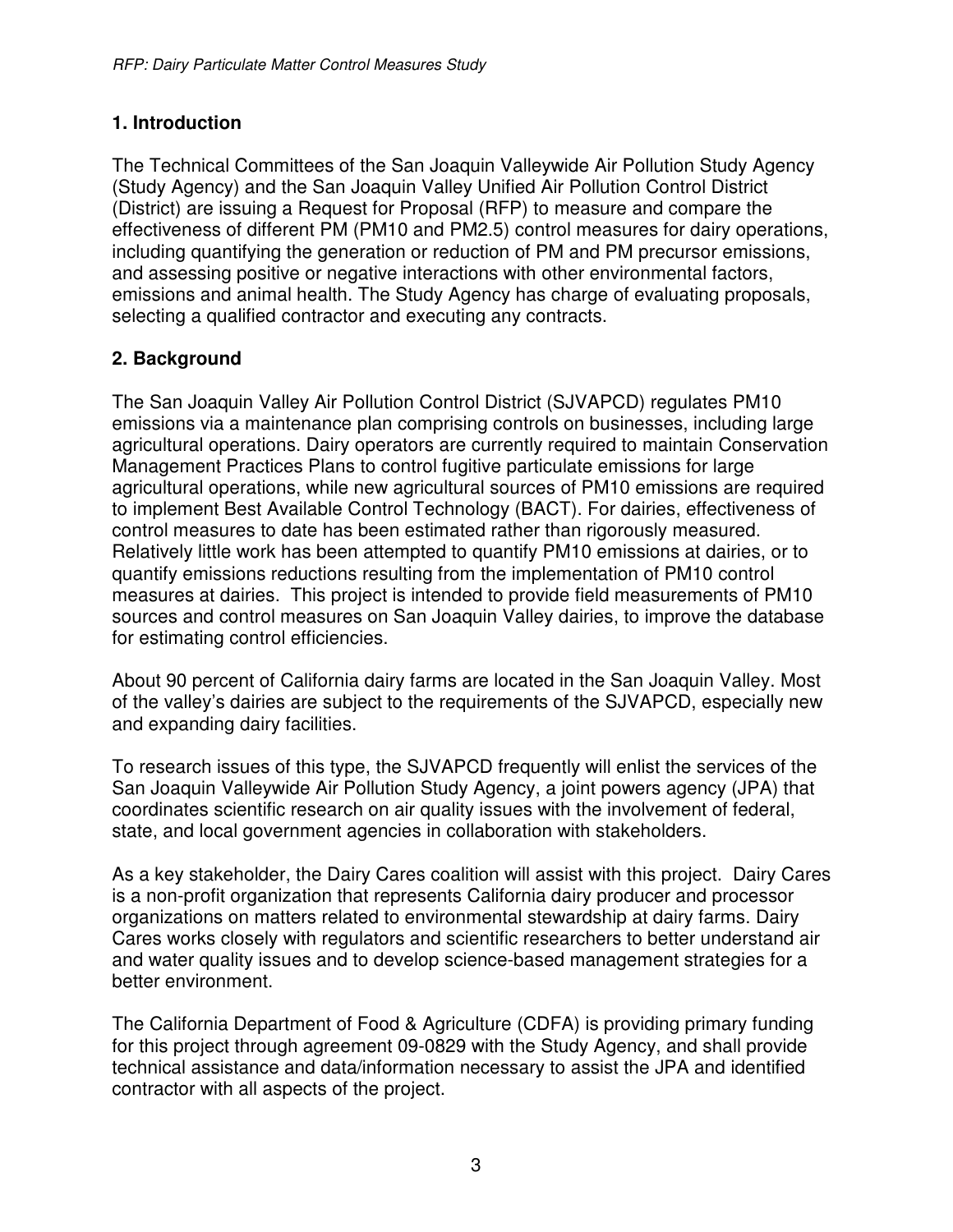In order to perform this project, a contractor will be identified with the knowledge, skills and background to conduct the project. The contractor will be identified by the Study Agency with help from Dairy Cares and CDFA.

# **3. Field Study Description**

### **3.1. Objective**

The selected contractor must investigate the control effectiveness of the mitigation measures by conducting field tests and analysis that (1) establish the baseline emissions related to the processes at a dairy that create PM emissions and (2) estimate the change in emissions, if any, related to alternative processes or mitigation methods intended to reduce PM emissions. The goal for the contractor is to provide valid data for the emissions analyses of PM mitigation measures with documented precision and uncertainty, and to transmit the data, assumptions used and parameters of measurements to the Study Agency with sufficient detail that the field study can be understood, be replicated, or be used as the basis for further research.

The objective of this project is to determine the effectiveness of various control measures for the prevention or mitigation of primary PM or aerosol PM precursors in operating dairy corrals and to assess any impacts related to the implementation of these controls.

Once the program of work has been agreed to and initiated, the contractor must seek approval of the Technical Committee and the District prior to recommending or implementing any changes to the proposed field study. During conduct of the field study, additional data collection by the contractor beyond the specified program of work must remain within the authorized budget.

### **3.2. Tasks/Scope**

The Study Agency will establish a process to work with stakeholders (Dairy Cares, SJVAPCD, and CDFA) to develop an acceptable study design and select an appropriate contractor. The project will be designed to determine the control effectiveness of various management measures (listed below) in corrals and to assess related impacts of implementation of the controls.

The project will be designed to compare different methods for reduction of PM10 by removal of material, surface stabilization or entrainment prevention.

The project may be limited by the extent of funding in the number of parameters that can be effectively assessed; however, as many factors as possible will be included and documented. Essential measurements include PM10 upwind and downwind of the site and environmental variables related to local conditions; a brief protocol for sampler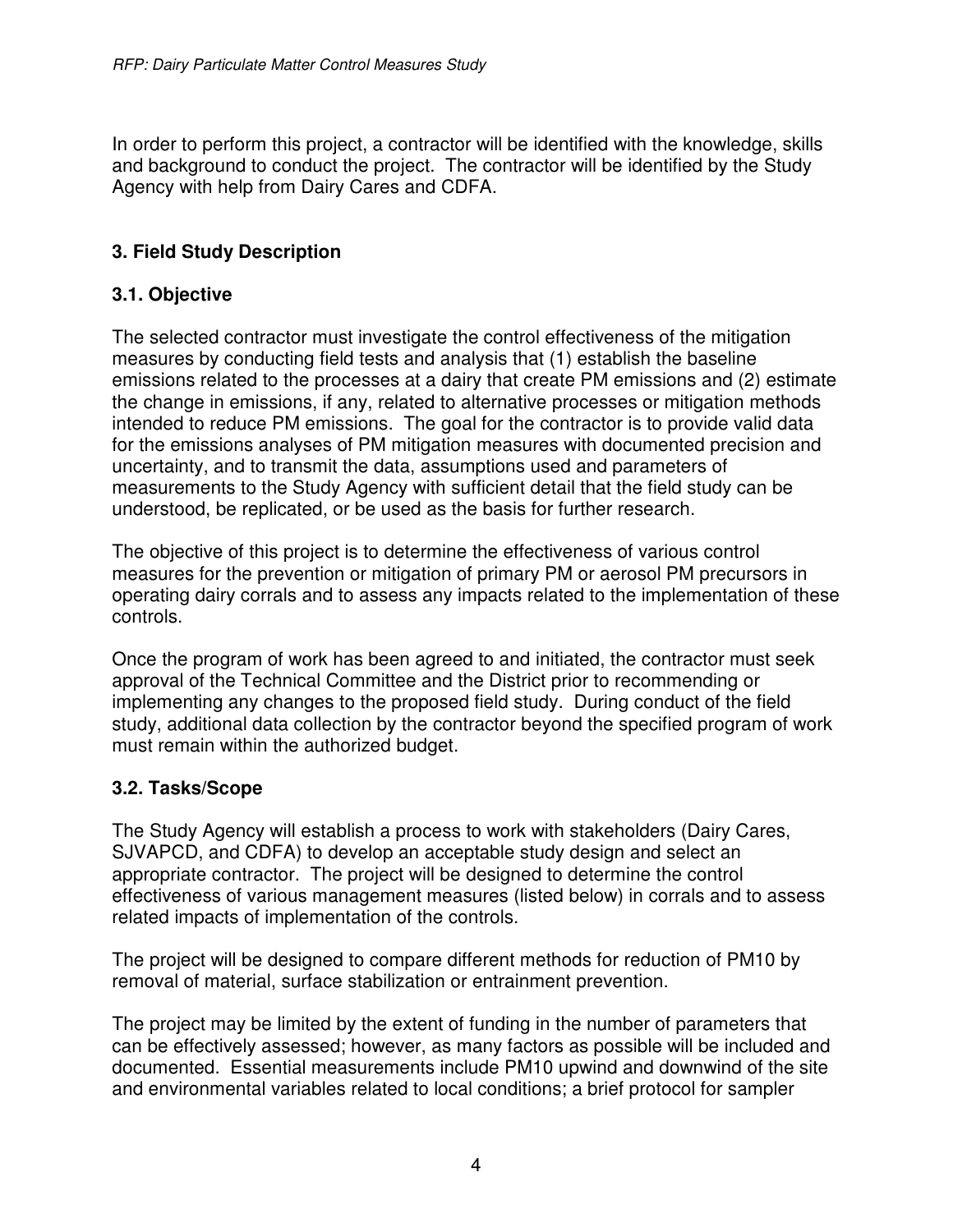placement must be prepared for review prior to the beginning of testing. To assess other impacts of the control, measurements observations or assessments should include: ammonia emissions, PM2.5 emissions, VOC emissions, and animal health issues such as changes in respiration, foot and leg health, feed consumption, or fly count (where appropriate). If the optimal design of the project exceeds the identified budget, the Study Agency will examine opportunities for co-funding or collaboration to identify supplemental support that would expand this project to include all desired measurements. Stakeholders shall advise the Study Agency on all aspects of the project, including the design and budget.

Control measure scenarios to be assessed include: existing operational site without added measures (considered a baseline or control for the project), windbreak/shelter belt (possibly done by a physical surrogate to simulate a shelter belt), roof cover and pen shades, sprinkler use and altering/increasing frequency of manure removal (such as scraping) and possible evaluating the effects of harrowing. The number of comparisons that can be made will be an important issue in contractor selection and final budget decisions.

### **3.3. Previous Work**

Studies conducted in Texas (i.e. Auvermann et al) on the efficacy of frequent manure removal on reducing PM emissions have shown the reduction to manure to be as effective as water sprinkling during dry episodes. A recent study (Marcilla-Emberton et al, 2009) found that sprinklers reduce PM10 emissions but increase ammonia emissions.

### **3.4. Work Products/Deliverables**

INITIAL CONFERENCE CALL: At the start of the contract period, the principal investigator and key personnel shall meet with the Study Agency Project Manager via telephone or in person to discuss the overall plan, details of performing the tasks, the field study schedule, items related to personnel or changes in personnel, and any issues that should be resolved before work can begin.

PROGRESS REPORTS: Provide progress reports every three months and participate in necessary conference calls to discuss the progress reports when requested by the Study Agency Project Manager. The principal investigator and key personnel shall meet with the Study Agency Project Manager via telephone to discuss the overall plan and details of task progress. Prior to the conference call (preferably the day before), the contractor shall email the Study Agency a brief progress report that includes:

- Brief summary of last meeting, including list of attendees;
- Current status of work products and deliverables;
- Action items (significant upcoming tasks);
- Action items in progress; and
- Action items completed.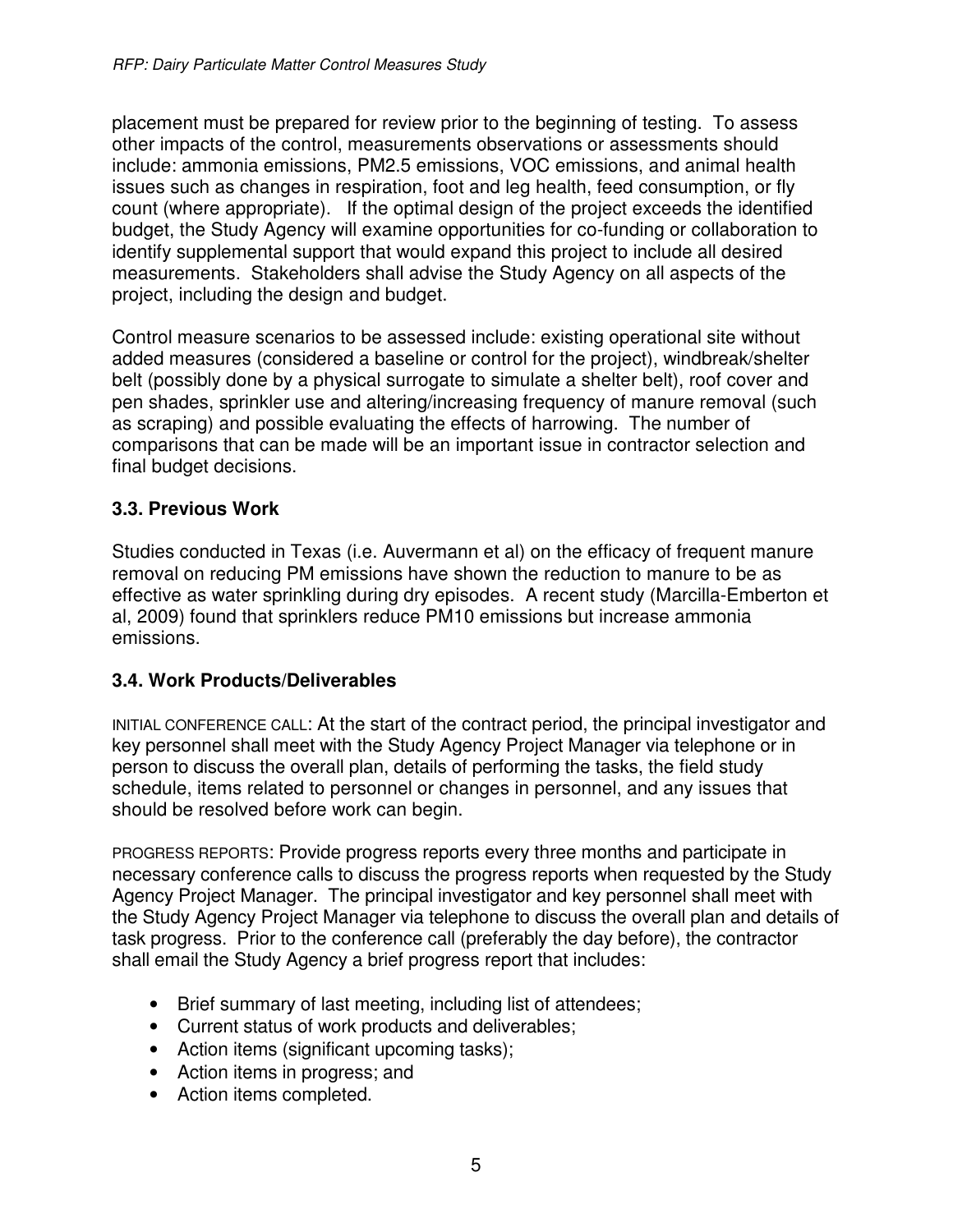The Study Agency may request interim deliverables. Contractor must be willing to receive guidance and direction from the Study Agency and adjust methods based on preliminary results.

TECHNICAL ASSESSMENT OF SAMPLE TEST DATA: The Contractor shall evaluate the sample test data as approved by the Study Agency Project Manager.

ELECTRONIC DATA SUBMITTAL: The contractor shall provide the Study Agency with the complete final database used to perform the data evaluations for this field study. Reports and data bases produced by this field study must be submitted to the Study Agency in a format specified by the Study Agency using Microsoft Office 2000 Professional software (Word, Excel or Access).

REPORTS: The Contractor shall prepare a draft final report and a final report. The Contractor shall prepare and submit a report that describes the field study approach and methodology and presents the results. The executive summary of the report shall contain a summary of the field study and a table summarizing key findings. The report shall present all methodologies, calculations, and assumptions critical to the development of conclusions about the proposed process variables, including justification for making any assumptions. Calculations should be completely documented. Supporting technical documents and calculations shall be included in the report as appendices. The Study Agency requires that the technical writing be adequate to clearly explain the process used to develop the assessment. Multiple report revisions may be required if the report is not written to the satisfaction of the Study Agency.

DRAFT FINAL REPORT: The Contractor shall deliver to the Study Agency an electronic copy of a draft final report for review by staff.

FINAL REPORT: Upon approval of the Final Report by the Study Agency, the Contractor shall deliver to the Study Agency five bound copies and one unbound copy of the final report incorporating all final alterations, additions and appendices. The Contractor shall also deliver an electronic copy of the final report produced in Microsoft Office 2000 Professional. The report shall also include a bibliography of data sources referenced or used to support the evaluation and completion of tasks. The Study Agency may request that a copy of these reference documents accompany the final report in order to provide complete documentation of the report.

INVOICES AND PROGRESS REPORTS: The Contractor shall submit invoices in triplicate. The invoices shall be included with the quarterly reports. The invoices must list the contract number and shall itemize all expenses (including equipment costs) incurred during the payment period completed. Each item in the invoice shall correspond to one of the tasks. Direct labor charges and subcontractor and contractor charges shall be subdivided into the number of hours spent by each staff classification (e.g., Senior Scientist, Research Assistant) for the invoice period.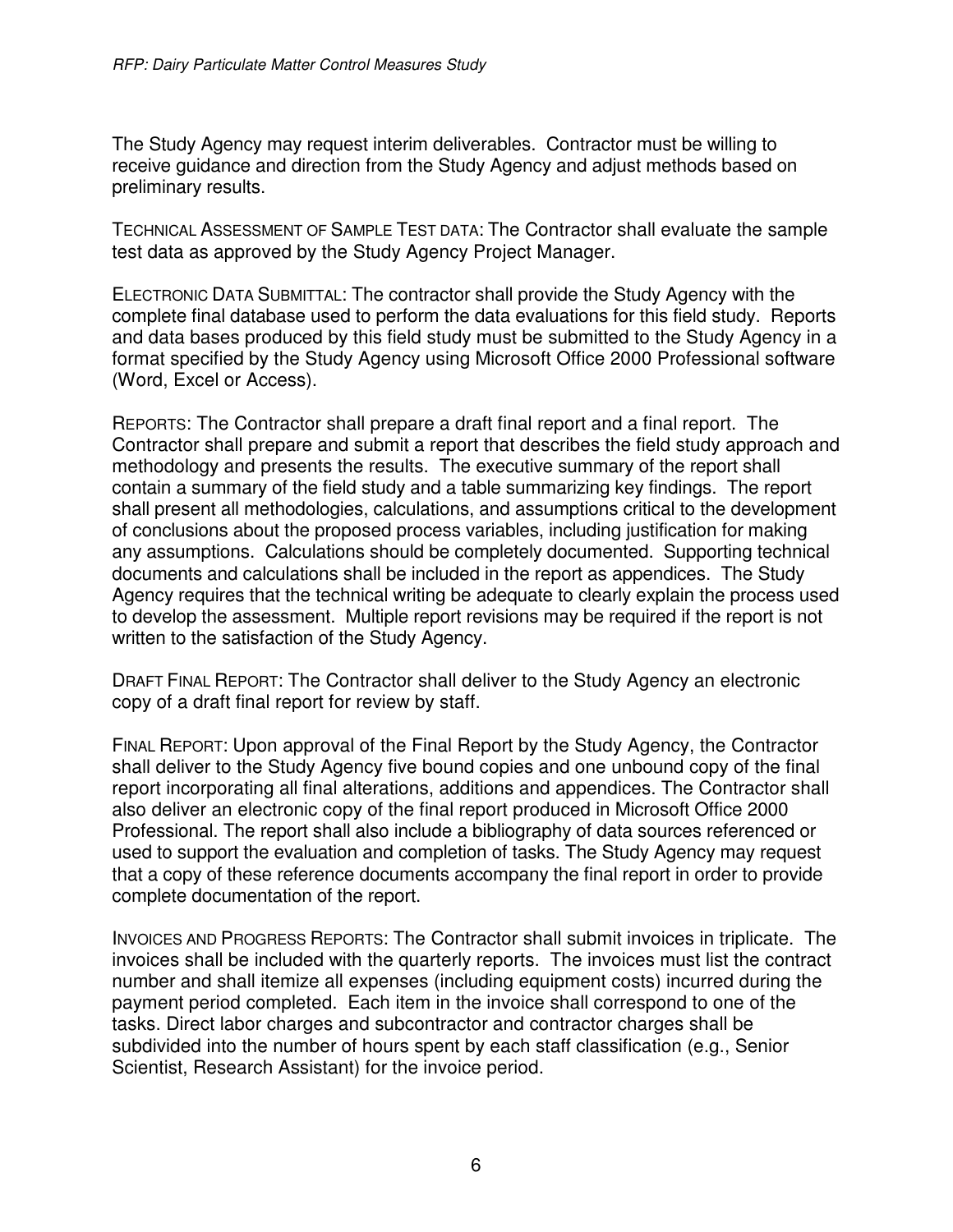The Contractor will be paid for the payment period when the invoice and a progress report are deemed by the Study Agency to reflect work done in accordance with the contract. Ten percent (10%) of each invoice payment will be withheld until the final report is complete and approved by the Study Agency.

Additional tasks performed by the contractor or its subcontractors to develop supporting information or analysis, which were not specified in the proposal, must receive a prior approval from the Study Agency. Unapproved additional tasks are not reimbursable. Any completed data sets shall be provided by the JPA for availability to the stakeholders.

### **3.5. Utilization of Results**

The field study for the PM mitigation measures as described above would help provide a sound scientific basis for future regulatory requirements to reduce dairy PM emissions. The research would determine the emissions, control effectiveness of mitigation measures, and feasibility of the mitigation measures. The proposal field study design should consider this intended end use of the results and be formulated to provide data suitable for this purpose.

# **3.6 Expected Benefits**

The products of this project will allow evaluation of the impacts associated with different control methods for PM10 at corrals. Evaluation of comparative effectiveness will provide a reliable basis for cost comparison of the control methods. Measuring or assessing the related impacts to other environmental factors and animal health and welfare considerations at dairy operations provides an additional basis for operator decisions for control selection.

### **4. Timeline and Schedule**

### **4.1 Timeline**

This field study is expected to begin in May 2011 and end in January 2011.

### **4.2 Schedule**

The Study Agency may amend the following tentative timeline for completion of work products. Contractor may propose an alternative deliverable schedule. Payments must correspond with deliverables. Status reports and conference calls as necessary are not included in Table 1.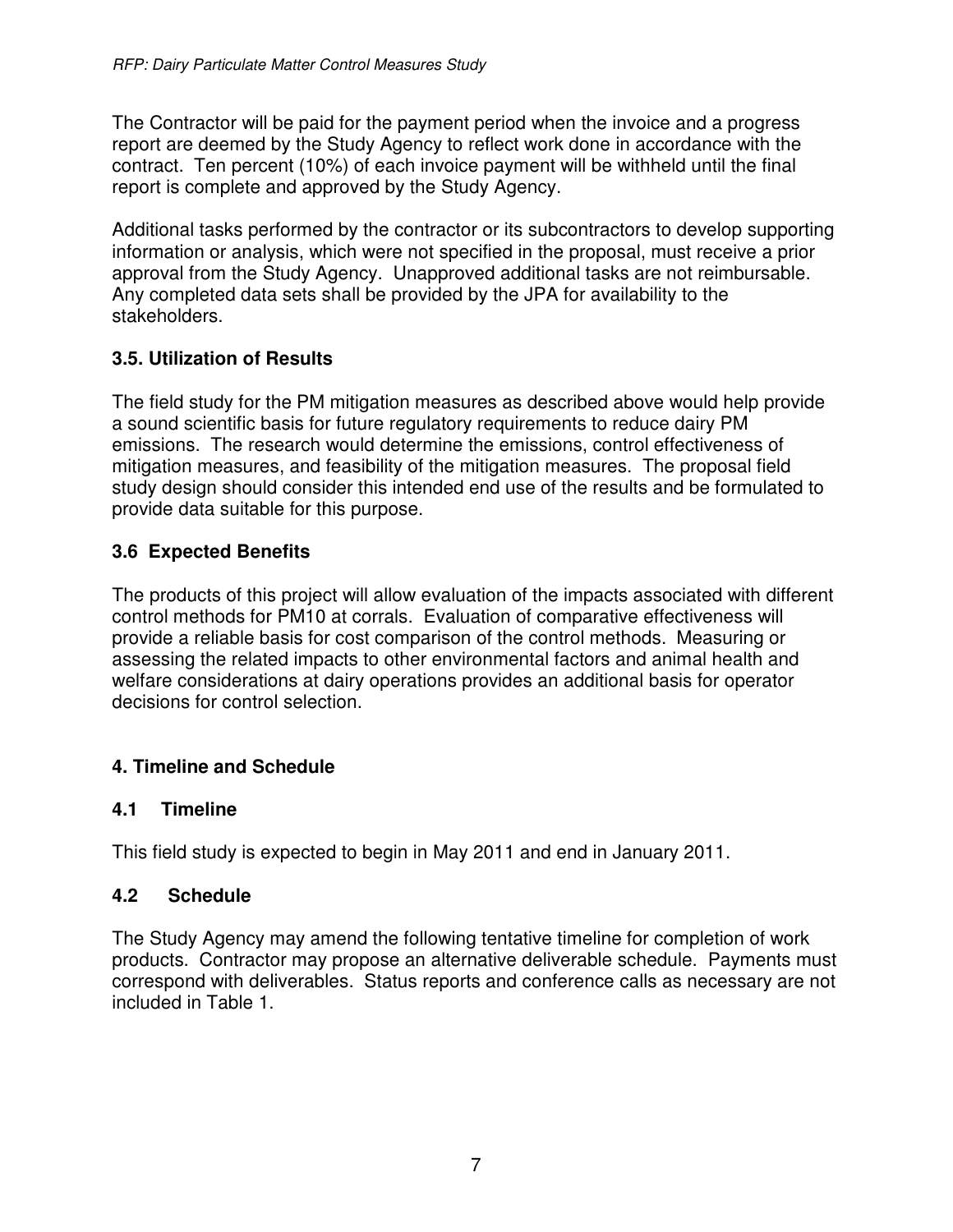| <b>Action/Work Product</b>        | <b>Approximate Date</b> |
|-----------------------------------|-------------------------|
| Release of RFP                    | February 7, 2011        |
| <b>Proposal Deadline</b>          | March 7, 2011           |
| <b>Contractor Selection</b>       | March 31, 2011          |
| <b>Contract Approval</b>          | April 2011              |
| <b>Contract Signature</b>         | April 2011              |
| <b>Contract Effective</b>         | April 2011              |
| <b>Determine Field Work Sites</b> | May 2011                |
| <b>Field Study</b>                | May 2011 - January      |
|                                   | 2012                    |
| <b>Draft Report</b>               | April 1, 2012           |
| <b>Final Report</b>               | May 1, 2012             |

#### **TABLE 1 – Proposed Field Study Schedule and Deliverables**

#### **5. Budget**

Costs will be a factor in evaluating responses to the RFP. Respondents are directed to provide task-related costs in their proposal budget summary rather than a lump sum bid. Responses will be evaluated both by comparison of cost for comparable tasks as well as projected total cost. The review committee is authorized to consider the comprehensiveness of proposed efforts as well as total cost to provide reasonable comparisons of the responses. (All evaluation criteria are described in Section 10.2).

\$139,000 is the proposed budget for purposes of project design and release of request for proposals. CDFA shall provide up to \$120,000 of this budget and the Study Agency shall provide \$19,000. The Study Agency does not charge overhead for its management of agreements and provides all services for management of projects on an in-kind basis. All of the proposed budget will be available for subcontract for the actual field research, analysis and report writing.

The Study Agency will accept responsibility for release of the request for proposals, contractor selection and contracting with the researcher. Preparation of the request and selection of the contractor will involve stakeholder participation.

Costs must be itemized by the following categories:

TASK: List a total cost per task. The Study Agency reserves the right to remove tasks as deemed necessary to remain within budget.

LABOR: List an hourly labor rate for each assigned principal and technical specialist. The rate quoted must include labor, general, administrative, and overhead costs.

SUPPLIES AND EQUIPMENT: Provide an itemized list of supplies to be purchased or leased specifically for the program. The Study Agency will not pay for any equipment unless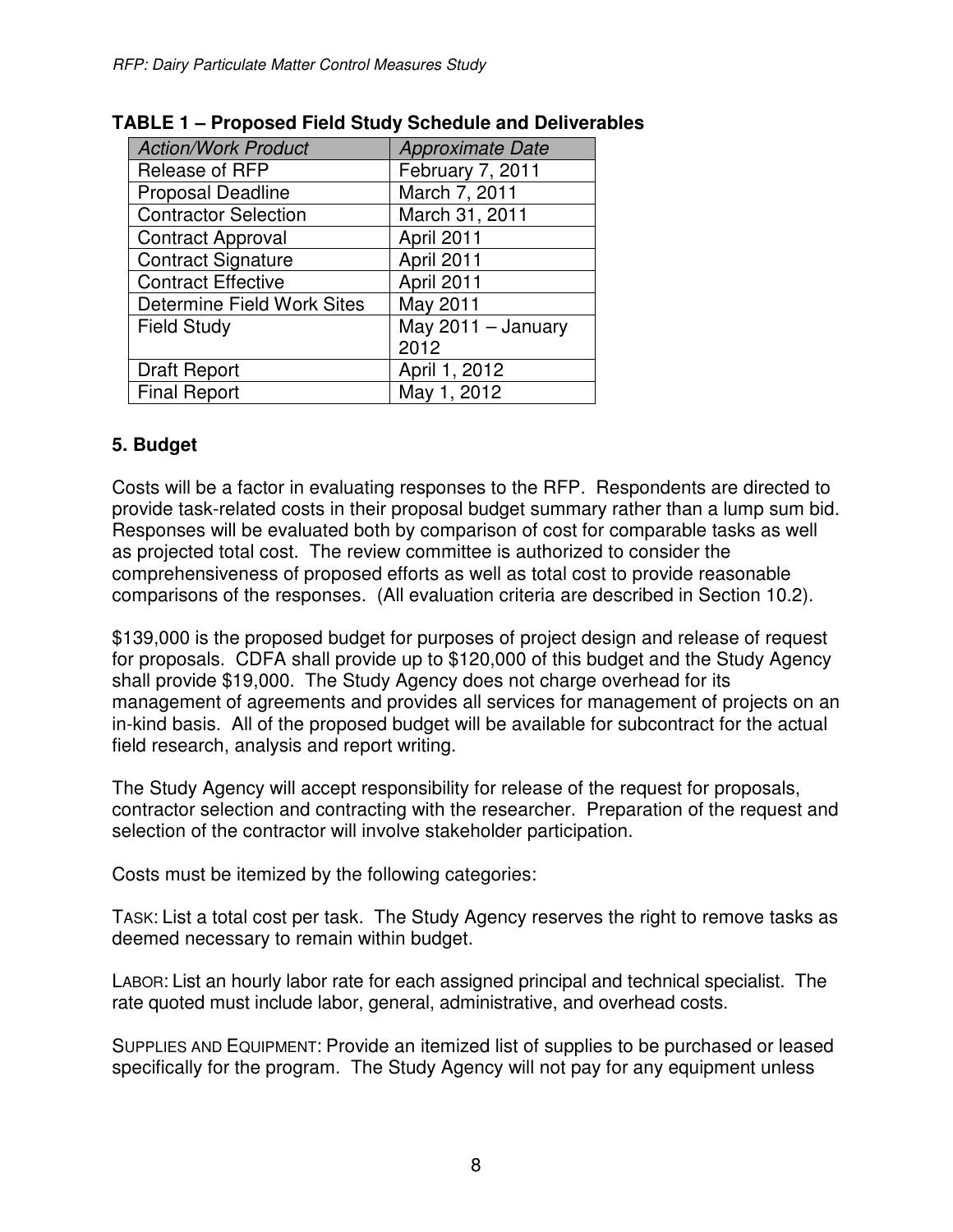adequately justified. Any equipment paid for by the Study Agency will become the property of the Study Agency.

SUBCONTRACTOR COSTS: Identify subcontractors by name, list their cost per hour or per day, and the number of hours or days their services will be used.

TRAVEL COSTS: Identify estimated travel costs, including the number of trips required, destinations, and approximate costs of travel. Travel costs are reimbursed at prevailing rates for the contracting company or rates approved by the Study Agency, whichever is lower, unless negotiated otherwise.

MISCELLANEOUS COSTS: If any.

#### **Total cost must be clearly indicated in the Costs of Proposal section of the proposal.**

It is expected that general overhead and administrative costs are included in the hourly rate for labor. It will be assumed that all contingencies and/or anticipated escalations are included. No additional funds will be paid above and beyond the original quote given by the selected proposer for the services specified in the proposal. If the Study Agency determines during the field study a need for additional tasks or services not included in the proposal, the contract may be amended by agreement of both parties to include additional tasks and related costs.

### **5.1 Co-Funding Opportunities**

The Study Agency will work with Dairy Cares coalition members to develop an appropriate study design and budget and select a contractor. The Study Agency involves other agencies and stakeholders in project design and receives co-funding from interested parties. The Study Agency also works with a variety of universities who obtain additional research funding through grants.

### **6. Required Qualifications**

The selected proponent shall have demonstrated extensive experience and expertise in the following areas:

- Field measurement of air quality and emissions
- Data compilation, access and manipulation;
- Emission source evaluation;
- Familiarity with dairy operations and factors that affect animal health.
- Skill in preparing clear technical reports; and
- Excellent working relationships with government agencies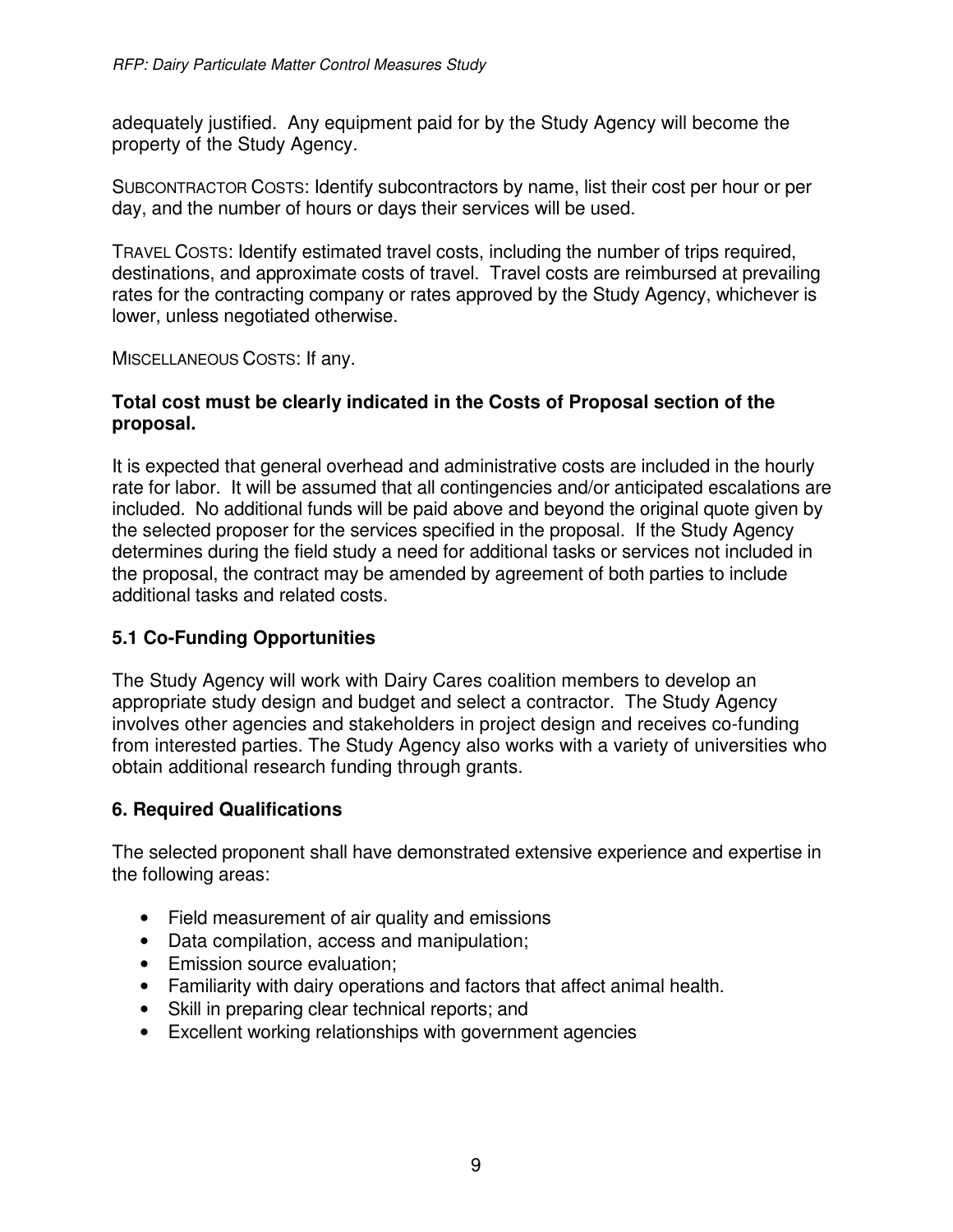Contractor must demonstrate that the Contractor has the ability and resources to produce the deliverables requested in this RFP. The Study Agency reserves the right to reject any proposal deemed non-responsive to the RFP, not responsible, and/or not reasonable.

#### **Excluded Parties List System (EPLS)**

The Excluded Parties List System (EPLS) is a central registry that contains information regarding entities debarred, suspended, proposed for debarment, excluded, or otherwise declared ineligible from receiving Federal contracts. Access to the EPLS is available at http://www.epls.gov. An Offeror or any individuals identified in the solicitation that appear in EPLS are **not** eligible for award of a contract.

#### **Verification of Federal Debarment List**

For all procurements utilizing federal funds, buyers must verify prior to award that the intended awardee does not appear on the federal debarment list. The Excluded Parties List System (EPLS) website, http://www.epls.gov/, includes information regarding entities debarred, suspended, proposed for debarment, excluded or disqualified under the nonprocurement common rule, or otherwise declared ineligible from receiving Federal contracts, certain subcontracts, and certain Federal assistance and benefits. If the intended awardee appears on the list, they are ineligible to receive the award.

#### **Bidder Requirements**

The bidder certifies by signing the signature page of the original copy of the submitted proposal and any amendment signature page(s) that the bidder is not presently debarred, suspended, proposed for debarment, declared ineligible, voluntarily excluded from participation, or otherwise excluded from or ineligible for participation under federal assistance programs. The bidder should complete and return the attached certification regarding debarment, etc., i.e. Exhibit A, with their bid. This document must be satisfactorily completed prior to award of the contract.

# **7. Field Study Direction**

### **7.1. Management**

This field study is part of the California Regional PM10/PM2.5 Air Quality Study CRPAQS. The CRPAQS is a large-scale program involving many sponsors and participants. Three entities are involved in the overall management of the Field Study. The San Joaquin Valleywide Air Pollution Study Agency, a joint powers agency (JPA) formed by the eight counties in the Valley, directs the fund-raising and contracting aspects of the Field Study. A Policy Committee comprises four voting blocks: State, local, and federal government, and the private sector, provides guidance on the field study objectives and funding levels. The Policy Committee approves all proposal requests, contracts and reports. A Technical Committee parallels the Policy Committee in membership and provides overall technical guidance on proposal requests, direction and progress of work, contract work statements, and reviews of all technical reports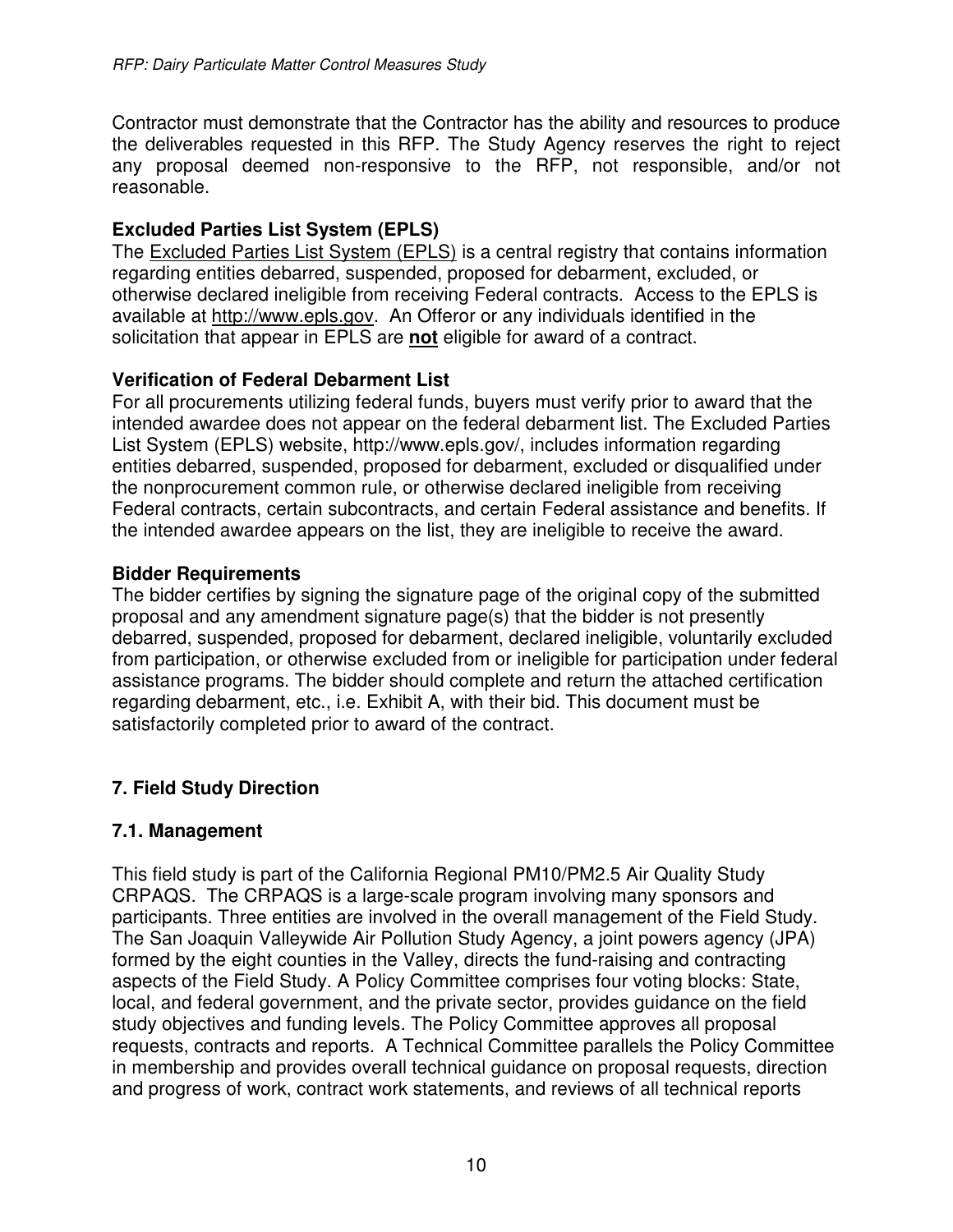produced from the field study. On a day-to-day basis, ARB is responsible for management of the Field Study under the direction of the Program Manager, Chief of the Modeling and Meteorology Branch, in the ARB's Planning & Technical Support Division.

The contractor selected to conduct this work shall report to the Study Agency Project Manager. Ajith Kaduwela, Chair of the CRPAQS TC, will appoint a Study Agency Project Manager. For the purposes of this field study and under the direction of the Study Agency Project Manager, the District will write and monitor contracts with the participants and will be the primary interface between contractors, the Policy and Technical Committees, and the Study Agency. Contract performance is not to begin until a contract is fully approved by the San Joaquin Valleywide Air Pollution Study Agency.

### **7.2. Submittal of Results**

All completed files or reports shall be released by the Contractor to the appointed Study Agency Project Manager for distribution and review by the Study Agency. The Study Agency may review any of the results in whole or in part and submit comments or questions through the Study Agency Project Manager regarding preparation of files, procedures, assumptions, quality assurance and assessment of the proposed mitigation measures. The Contractor shall not undertake additional field tests to address technical issues raised by this process without the express written approval of the Study Agency Project Manager.

# **7.3. Reporting Requirements**

The contractor shall deliver brief, bi-weekly, written progress reports to the Study Agency Project Manager. Payment to the contractor will not be made until receipt of the bi-weekly progress reports. The contractor shall deliver to the Study Agency Project Manager a monthly invoice. With respect to the payment period completed, the invoice shall set forth in detail by task, in accordance with the contract budget and as appropriate, charges for time expended on the field study, including classification of personnel involved in such time expenditure, and the monthly, weekly, or hourly rates for such personnel, as appropriate. The invoice shall also contain an itemization of all materials used for the field study, including the purpose of its use and its cost. The contractor shall deliver a draft final and final electronic report in Word. The contractor will receive comments on the draft report within 45 days of submission, with revisions in the final report due within 45 days after receipt of review comments. The reporting requirements are in addition to the requirement to transmit all required electronic files related to completion of tasks as previously specified in Sections 2, 3, and 4 of this RFP.

### **7.4 Involved Parties Responsibilities**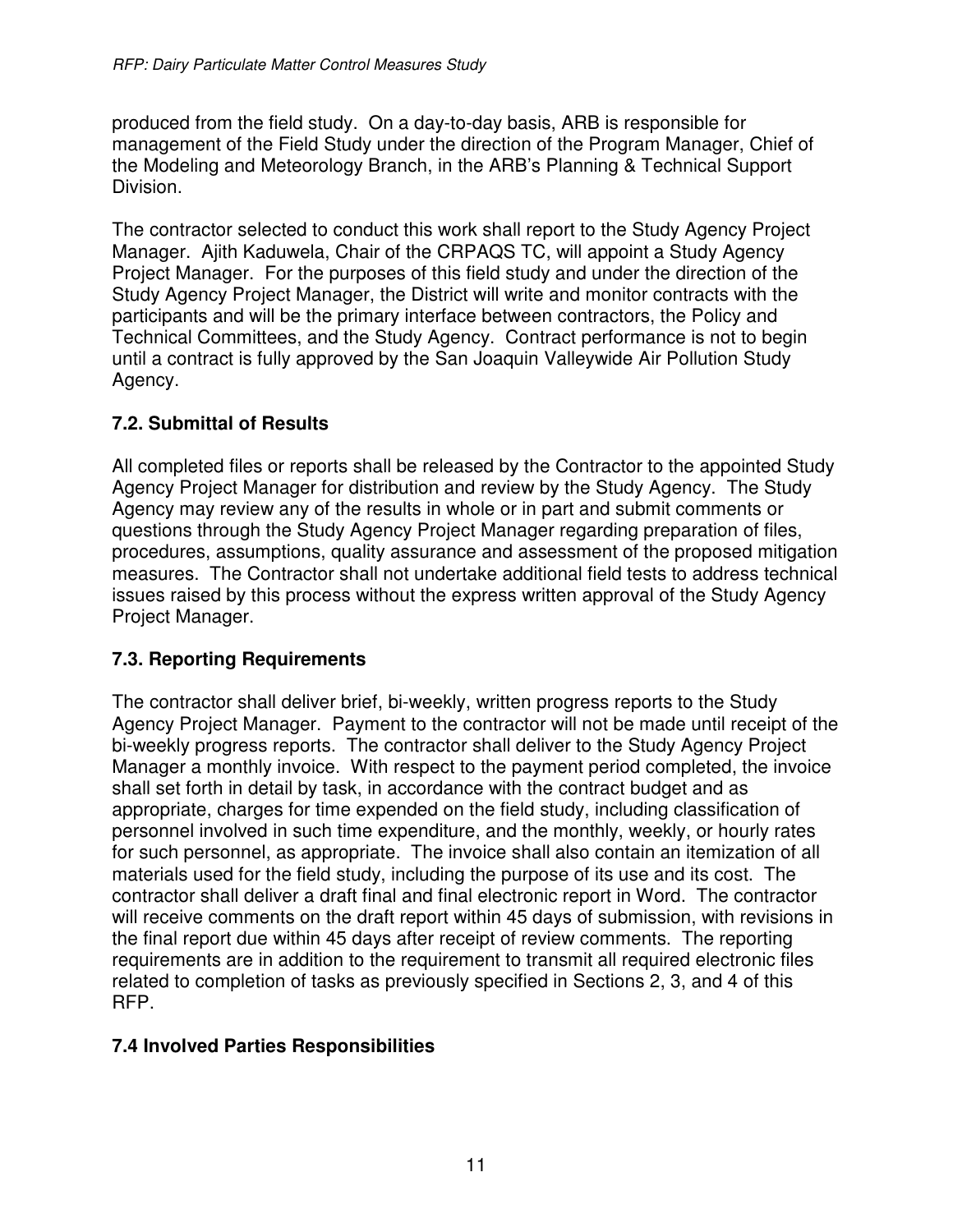- The Study Agency provides an independent, collaborative, peer reviewed, scientific approach that is desired to ensure stakeholder confidence in the research and outcomes.
- Dairy Cares will provide technical support along with coordinating research study sites.
- CDFA will provide technical support along with dairy data and statistics.

### **8. Proposal Required Contents**

Proposals must be signed by a duly authorized official of the responder and must state that the proposal is valid for a period of not less than ninety (90) days from the date of submittal. The respondents name and address as used in contractual agreements should be provided. The name, address, title, telephone number, fax number and email address of the person(s) authorized to execute agreements and the person(s) acting as principal for conduct of the proposal should be provided.

Information in the proposals shall become public property subject to disclosure under the Public Records Act. Any information which constitutes a trade secret or is otherwise proprietary or confidential should not be included in the proposal. Proposals should convey a maximum of technical content related to the relevant task with a minimum of extraneous material. Proposals should convey a high degree of technical understanding and innovation while demonstrating the ability to present complex scientific results to technically qualified decision-makers. The proposal should be clear and concise. The response to the RFP is expected to be brief, with text of the proposed approach to completing the tasks limited to less than 30 pages, not inclusive of qualification information (e.g. attached resumes, etc.), budget summary table and timeline.

The response to the RFP must include:

- 1. Qualifications of the staff of respondent to complete the required tasks
- 2. Approach to completing tasks identified in Section 3 of this RFP
- 3. Discussion of any missing tasks identified by the respondent, which respondent proposes to add for fulfillment of Section 3 objectives
- 4. Estimated timeline for completion of tasks subsequent to contract execution. This estimate may indicate a minimum and maximum reflecting the investigative nature of the field study. Include information on the availability of the respondent and proposed subcontractors during the proposed term. Indicate and explain or justify adjustments to the schedule anticipated by or proposed by respondent.
- 5. Budget for RFP tasks and additional identified tasks. The estimated costs for each task should be provided, as well as hourly billing rates for additional services that may be necessary to complete additional processing identified by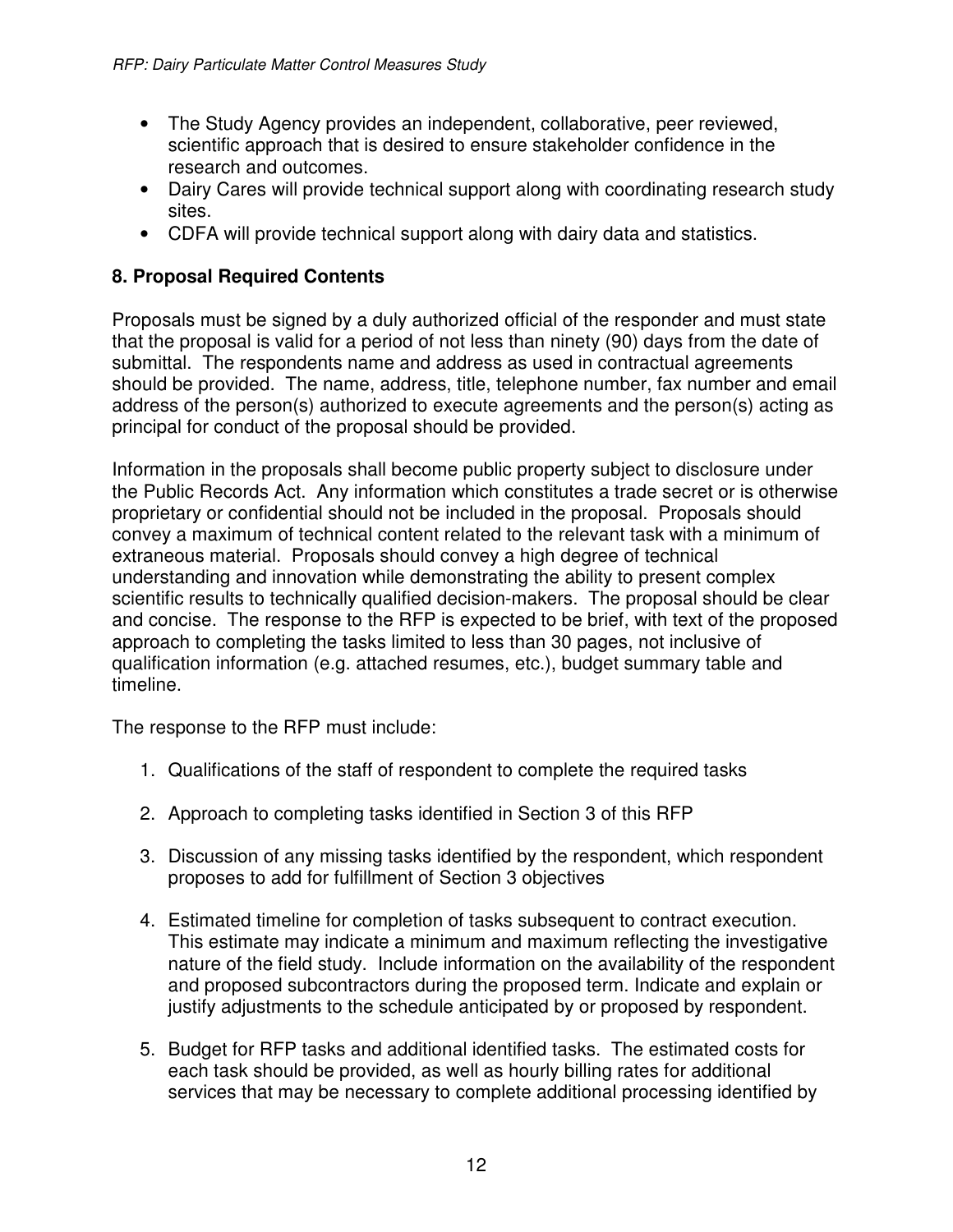the investigative tasks, if authorized for completion by the Study Agency Project Manager.

#### **8.1. Contents of Proposal**

Submitted proposals must follow the format outlined below and all requested information must be supplied. The submitted proposals shall be limited to 30 pages, single sided or 15 pages, double sided, with 1" margins. Proposals shall be printed on white paper and the font shall be black Arial and no smaller than 12 point. Failure to submit proposals in the required format may result in elimination from proposal evaluation.

COVER LETTER - Must include the name, address, and telephone number of the company, total field study cost, the name of the contact person for the proposal, and be signed by the person or persons authorized to represent the firm.

TABLE OF CONTENTS - Clearly identify material contained in the proposal by section and page number.

SUMMARY (SECTION 1) - State the overall approach to the field study and objective(s). Demonstrate a clear understanding of the field study goal. Include total field study cost. Provide specific examples of steps to be taken to complete the analysis, as well as measures to assure repeatability, reliability and applicability of data**.** 

WORK PROGRAM (SECTION 2) - Describe work activities or tasks to be performed including the sequence of activities and a description of methodology or techniques to be used.

PROGRAM SCHEDULE (SECTION 3) - Provide projected milestones or benchmarks for major products/reports within the total time allowed.

FIELD STUDY ORGANIZATION (SECTION 4) - Describe the proposed management structure, field study monitoring procedures, organization of the contracting group, and facilities available.

ASSIGNED PERSONNEL (SECTION 5) - Identify the principals having primary responsibility for implementing the field study. Discuss their professional and academic backgrounds. Provide a summary of similar work they have previously performed. List the amount of time, on a continuous basis, that each principal will spend on this field study. Describe the responsibilities and capacity of the technical personnel involved. Substitution of the project manager and/or lead personnel shall not be permitted without prior written approval of the Study Agency Project Manager.

STUDY AGENCY AND DISTRICT RESOURCES (SECTION 6) - Describe any Study Agency or District services and staff resources needed to supplement contractor activities to achieve identified objective(s).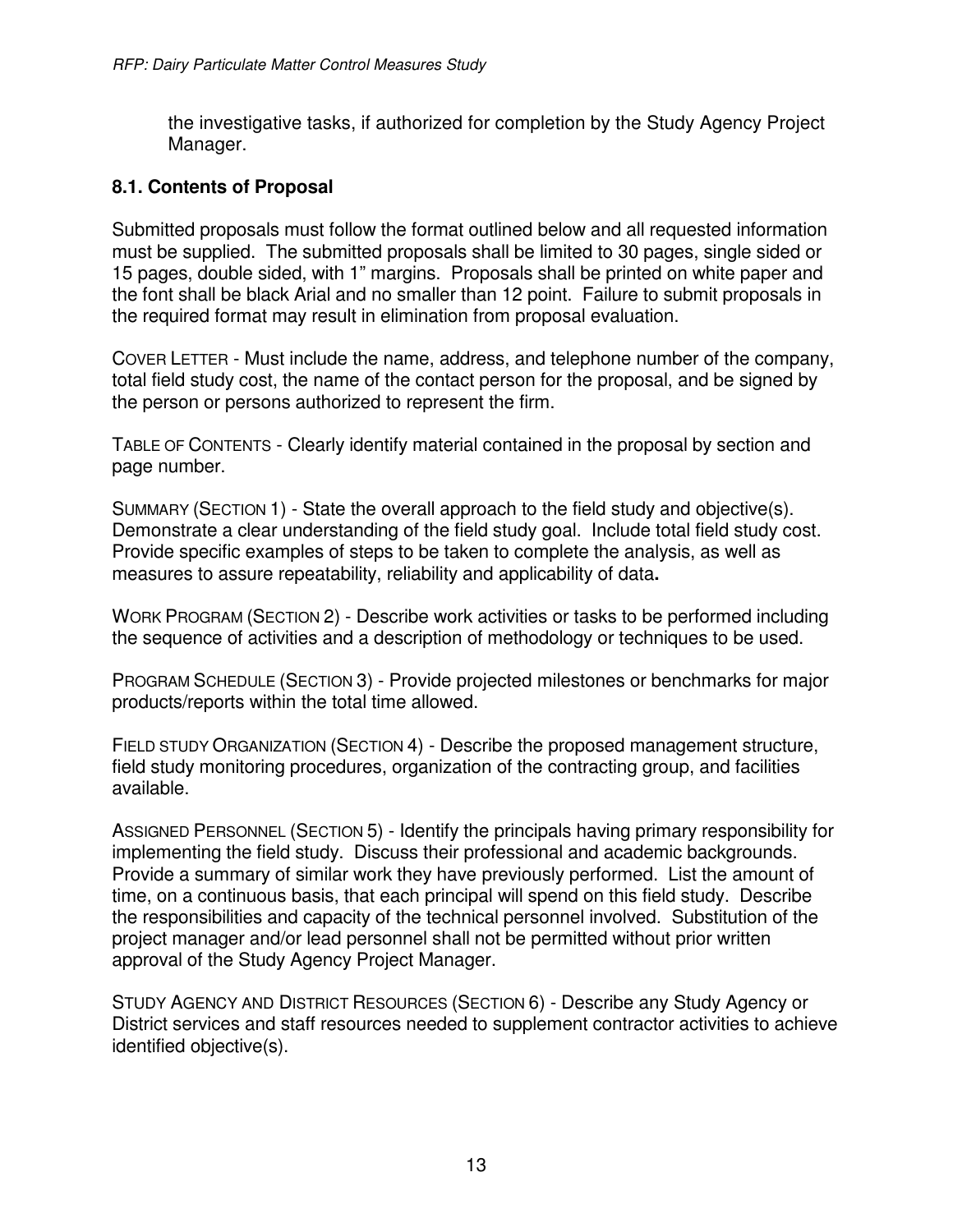SUBCONTRACTORS (SECTION 7) - If subcontractors are to be used, identify each of them in the proposal. Describe the work to be performed by them and the number of hours or the percentage of time they will devote to the field study. Provide a list of their assigned staff, their qualifications, and their relationship to project management, schedule, costs and hourly rates.

CONTRACTOR CAPABILITY AND REFERENCES (SECTION 8) - Provide a summary of the firm's relevant background experience. Discuss the applicability of each experience to this RFP. Include a brief summary of related field studies completed for other parties that are of a similar nature to the work requested by this RFP. (Report examples [see Section 11] can be provided in an attachment).

COSTS OF PROPOSAL (SECTION 9) - Identify all costs associated with the execution of this RFP. Also attach a Proposal Budget Summary Table similar to the example provided in this RFP (page 21).

CONFLICT OF INTEREST (SECTION 10) - Identify any actual or potential conflicts of interest resulting from any contractual work performed, or to be performed, for other clients, as well as any such work done, or to be done, by its proposed subcontractors for the proponent. Specifically, proponents must disclose any recent or current contracts with the Study Agency, business entities regulated by the District, and/or any environmental or business interest group. In addition, proponents must disclose any contracts with the Study Agency, public or private entities, which are scheduled to be performed in the future, or which are currently under negotiation. The Study Agency will consider the nature and extent of such work in evaluating the proposal (see Section 10.0 below).

ADDITIONAL DATA (SECTION 11) - Attach a copy of any work prepared similar to what is requested in this RFP. Report samples shall not be considered part of the 30-page limitation set for the proposal. Provide other essential data that may assist in the evaluation of this proposal.

CERTIFICATE OF ELIGIBILITY FOR FEDERAL FUNDING (EXHIBIT A) - The bidder should complete and return the certification regarding debarment, Exhibit A, with their bid. This document must be satisfactorily completed prior to award of the contract.

ATTACHMENTS – Extensive documentation is discouraged, but attachments for the budget summary table, resumes, and report examples can be included in the proposal. Attached documents are not part of the 30-page limitation.

### **9. Proposal Submission**

All proposals must be submitted according to the specifications set forth in Section 8.1 – "Contents of Proposal" and this section. Failure to adhere to these specifications may be cause for rejection of proposal.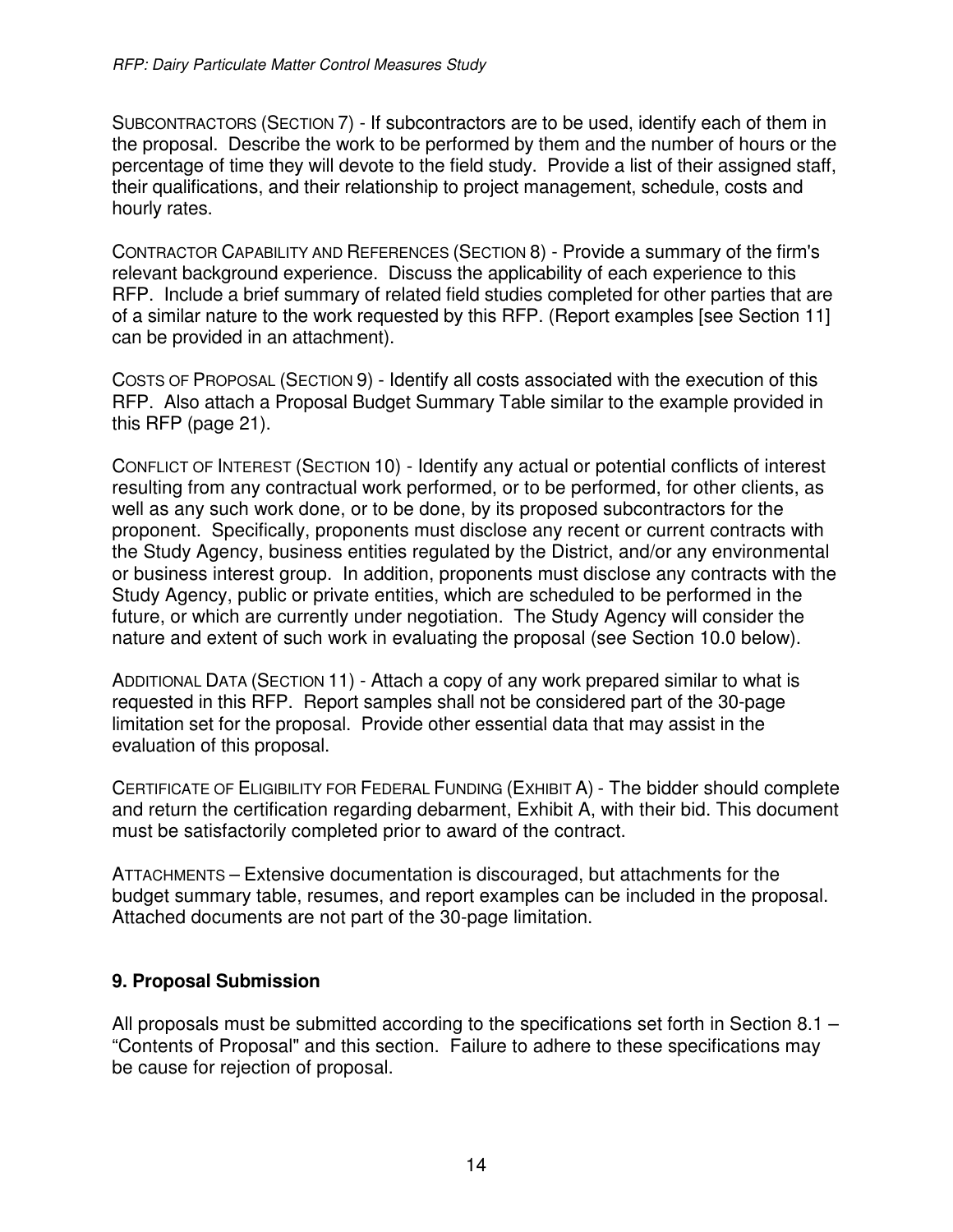- 1. **Signature -** All proposals shall be signed by an authorized representative of the proponent.
- 2. **Due Date Proposals must be received no later than 5:00 p.m. on March 7, 2011**. Late proposals will not be accepted. Any correction or resubmission by the proponent will not extend the submittal due date.
- 3. **Delivery Address -** Proposals must be directed to and received **at the address below and should be directed to:**

Sheraz Gill Supervising Air Quality Engineer San Joaquin Valley Unified Air Pollution Control District 1990 E. Gettysburg Avenue Fresno, CA 93726-0244

4. **Identification –** To accommodate processing and identification of time of receipt, the bidder shall submit the required copies of the proposal in a sealed envelope, plainly marked in the upper left-hand corner with the name and address of the proponent and the words:

"RFP – Dairy Particulate Matter Control Measures Study"

5. **Electronic Copy (Compact Disc, read-only-memory) -** The bidder shall submit an electronic copy of the proposal in Microsoft Word. The electronic copy shall be emailed to: sheraz.gill@valleyair.org or be provided to the District via an electronic media with the hard copy of the proposal.

Grounds For Rejection - A proposal may be immediately rejected if:

- It is received at any time after the exact due date and time set for receipt of proposals;
- It is not prepared in the format prescribed; or
- It is not signed by an individual authorized to represent the firm.

Once submitted, proposals, including the composition of the contracting team, cannot be altered without prior written consent of the Study Agency. All proposals shall constitute firm offers and may not be withdrawn for a period of ninety (90) days following the last day to accept proposals. All proposals become the property of the Study Agency. The Study Agency reserves the right to reject all proposals and make no awards.

#### **10. Process**

#### **10.1. Addenda and Supplements to the RFP**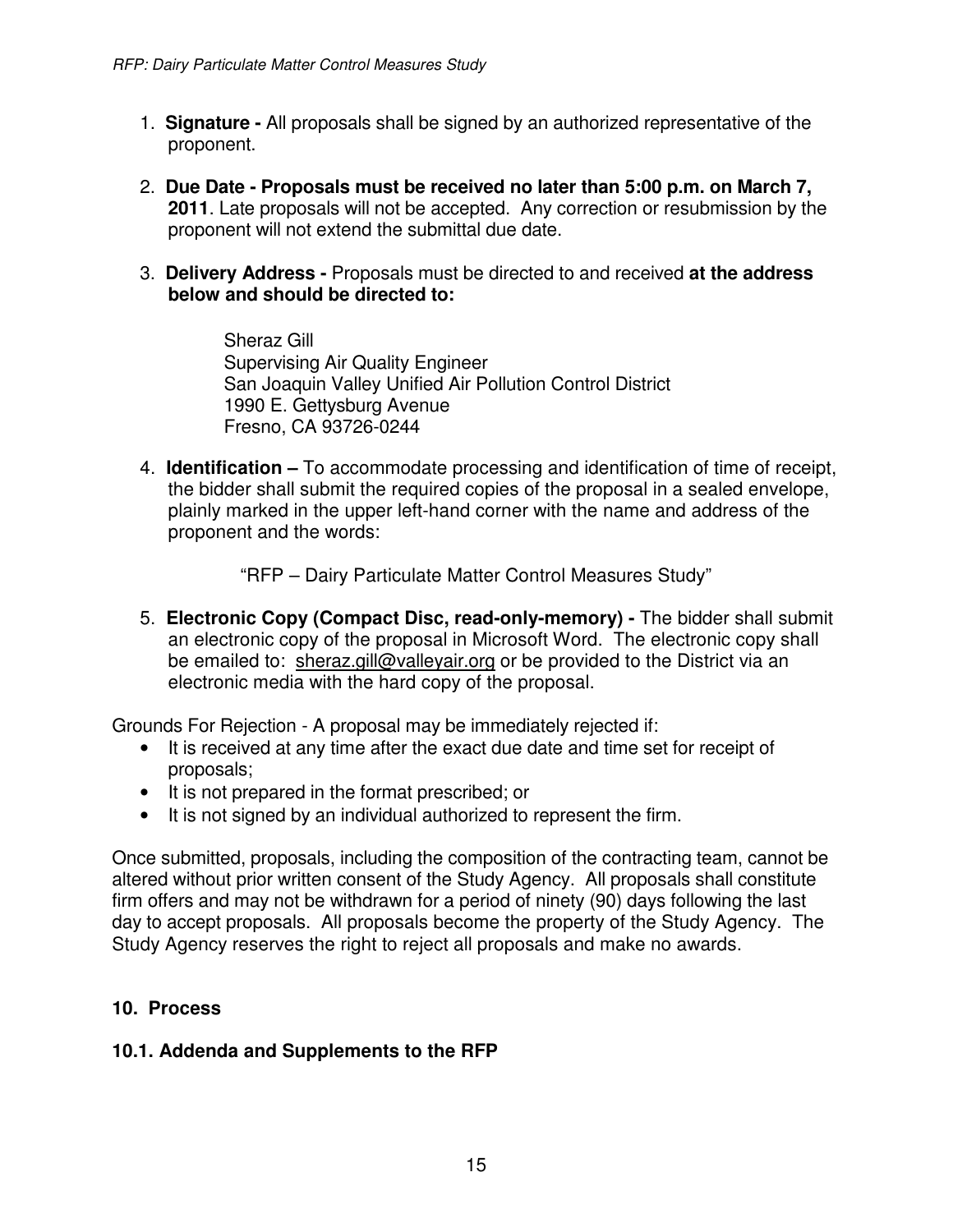The Study Agency may modify the proposal and/or issue supplementary information or guidelines relating to the RFP during the proposal preparation period. In the event that it becomes necessary to revise any part of this RFP or if additional information is necessary to enable the responder to make adequate interpretation of the provisions of this RFP, a supplement to the RFP will be provided to each responder.

#### **10.2. Evaluation Criteria for Qualification for Respondents**

Respondents will be rated on the following key factors:

- 1. Ability and expertise to perform requested services in the RFP. A brief statement of qualifications of the proposed participants and a description of the duties they will perform, including a specific discussion of relatively recent field study experience. Greater detail may be incorporated by reference to a corporate website (preferred) or as a standard package. Extensive corporate experience is not as important as the qualifications of the principals who will be dedicated to the proposed task.
- 2. Extent of proposed action to meet the goals of the RFP
- 3. Timeliness of proposed schedule for completion of tasks
- 4. Comparison of cost, considering extent of proposed actions and schedule expediency.

### **10.3. Proposal Evaluation and Contractor Selection Process**

The Study Agency will evaluate all proposals to determine responsiveness to the RFP. District staff and members of the Technical Committees will evaluate all responses to the RFP received in accordance with the required deadline and instructions, will consult with representatives of the California Department of Food & Agriculture to ensure the requirements of their funding agreement for this project will be satisfied, and will recommend a contractor for selection by the Policy Committee. Failure to adhere to specifications in this RFP may be cause for rejection of the proposal. The Technical Committees, District, Policy Committee and Study Agency retain the right to reject all proposals and conduct direct negotiations with a selected contractor if all proposals are considered to be substantially nonresponsive to key issues. Proposal evaluation criteria will include:

- 1. Cost of proposal;
- 2. Clarity and thoroughness of proposal;
- 3. Presentation, including good organization, formatting, and a minimum of grammatical errors;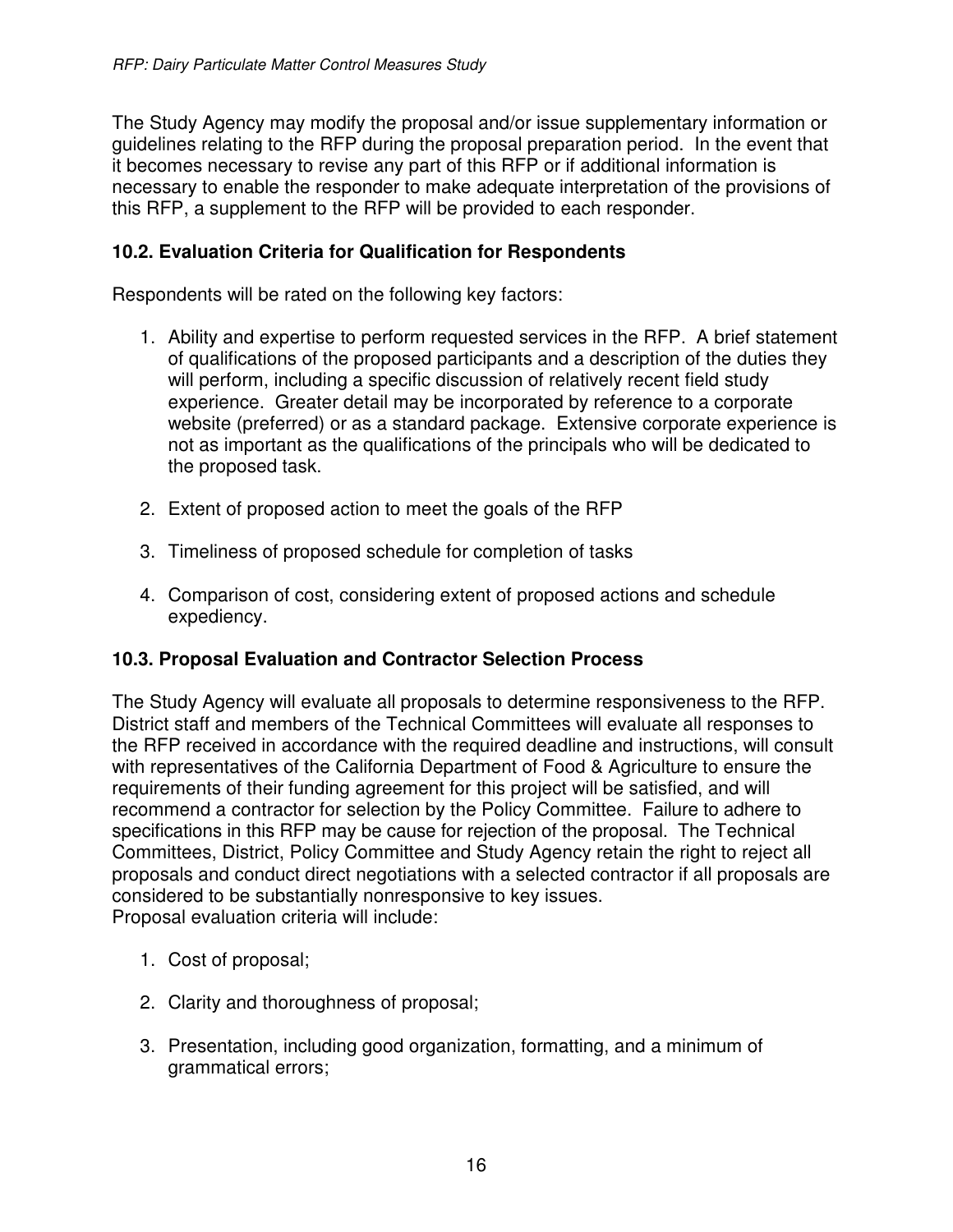- 4. Thoroughness and appropriateness of the proposed work program;
- 5. Innovation in approach to work tasks;
- 6. Previous experience with similar field programs and data evaluations;
- 7. Working relationships with government agencies.

During the selection process, the Study Agency may interview proponents with scores above a natural break, for clarification purposes only. No new material will be permitted at this time.

A contract will be awarded to the proponent with an acceptable proposal based on cost effectiveness and the criteria described in this section. The selection of proponent, final field study budget and award of contract are subject to approval by the Policy Committee and the San Joaquin Valleywide Air Pollution Study Agency Governing Board. The Study Agency may choose not to award this contract if submitted proposals are not deemed acceptable to the Study Agency. All proponents will be notified of the results by letter.

### **10.4. Contract Negotiation and Approval**

Contract negotiation will be conducted after approval of contractor selection by the Policy Committee. All agreements must be approved and executed by the Study Agency. Standard contract language is available for advance review by request to the Study Agency Program Manager.

Government Code Section 1090 generally prohibits a public official from being financially interested in a contract which he or she has made or participated in an official capacity. Under certain circumstances, persons who perform work pursuant to a contract with a government agency may be subject to the restrictions of Government Code Section 1090. With respect to the CCOS, this means that based on participation in the planning of the Field Study, certain consultants are precluded from participating in all or some of the post-planning contracts. This preclusion would apply to these consultants as either a prime contractor or a subcontractor. In most cases, whether a particular consultant is eligible to bid will depend on an analysis of all of the circumstances surrounding the consultant's earlier participation in the CCOS and the work that the consultant now proposes to perform. Any response to this RFP which includes a paid participant who is ineligible based on Government Code Section 1090 will be rejected during the review of the proposals.

Questions concerning the eligibility of a potential bidder must be directed to the Study Agency attorney at the address provided below prior to the preparation of a proposal.

Mr. Philip Jay San Joaquin Valleywide Air Pollution Study Agency Counsel San Joaquin Valley Unified Air Pollution Control District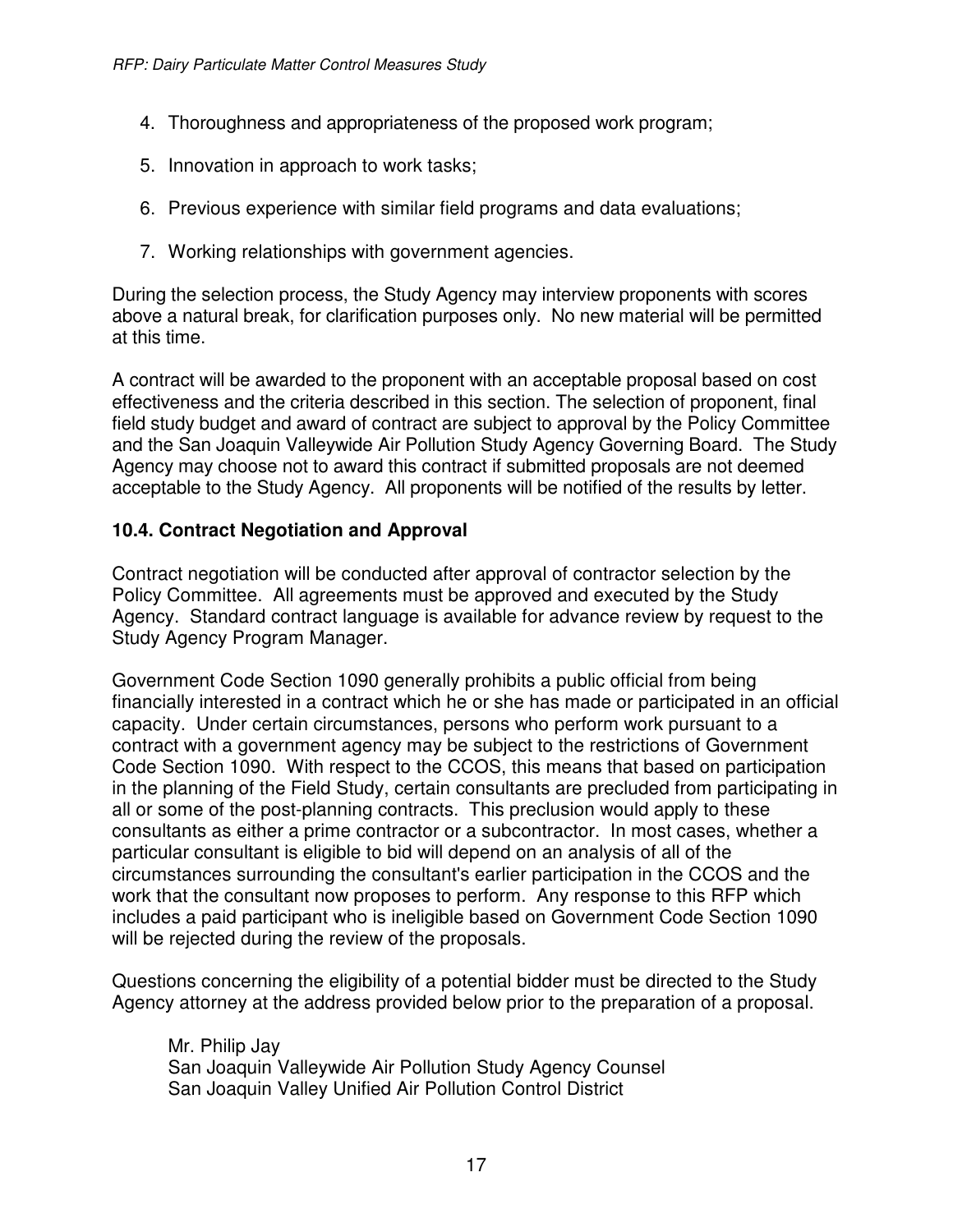1990 East Gettysburg Avenue Fresno, CA 93727

### **11. Insurance**

The contractor shall provide insurance in coverage and amount acceptable to the Study Agency. The Study Agency will require that any contractor prior to endorsement of a contract meet the following insurance requirements for this field study.

Without limiting Study Agency's right to obtain indemnification from Contractor or any third parties, Contractor, at its sole expense, shall maintain in full force and effect throughout the term of this Agreement the following insurance policy(s):

- 1. Liability insurance for bodily injury, including automobile liability, with limits of coverage of not less than Five Hundred Thousand Dollars (\$500,000) each person and One Million Dollars (\$1,000,000) each occurrence; and
- 2. Liability insurance for property damage with limits of coverage not less than Fifty Thousand Dollars (\$50,000) each occurrence; and
- 3. Workers compensation insurance in accordance with the California Labor Code; and
- 4. Commercial general liability insurance with minimum limits of coverage of not less than One Million Dollars (\$1,000,000) per occurrence.

The foregoing insurance policy(s) shall not be canceled, reduced, or changed without a minimum of thirty (30) calendar days advance, written notice given to Study Agency.

Prior to performing its obligations under this Agreement, Contractor shall provide the Study Agency with a certificate of insurance from an insurer acceptable to Study Agency as evidence of complying with the insurance requirements described above.

### **12. Data Ownership and Publication**

The Study Agency shall have the right, at reasonable times during the field study, to inspect and reproduce any data received, collected, produced, or developed by the contractor. No reports, professional papers, information, inventions, improvements, discoveries, or data obtained, prepared, assembled, or developed by contractor shall be released or made available (except to the Study Agency) without prior, express written approval from the Project Manager. At the completion of the field study, the contractor shall provide the Study Agency all data developed through conduct of the field study that is in its possession. All data which is received, collected, produced, or developed from conduct of the field study shall become the exclusive property of the Study Agency; however, the contractor shall be allowed to retain a copy of any non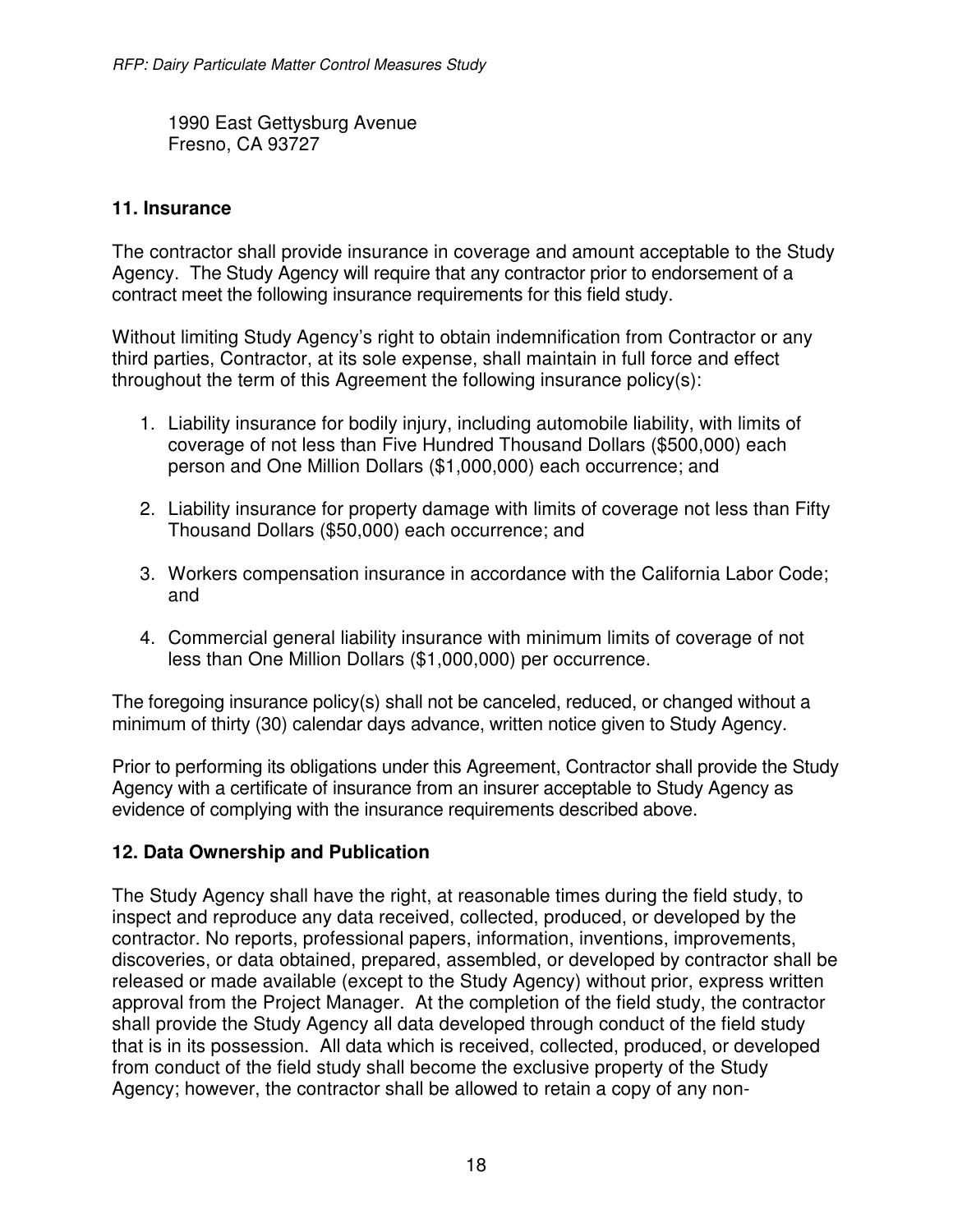confidential data received, collected, produced, or developed by the contractor. Should the contractor subsequently include data collected in this field study for other evaluations and publications, the Study Agency would appreciate a notification of publication and/or a copy of the article or manuscript published.

### **13. Confidential Information**

All responsible proposals received by the Study Agency are public records available for review by the public after the selection process is completed. Proposals containing information the bidder requires to be kept confidential will be rejected as nonresponsive. Reviewers of the proposal for contractor selection will include persons who are not bound by nondisclosure requirements and therefore any proposals specifying restriction of contents may not be considered.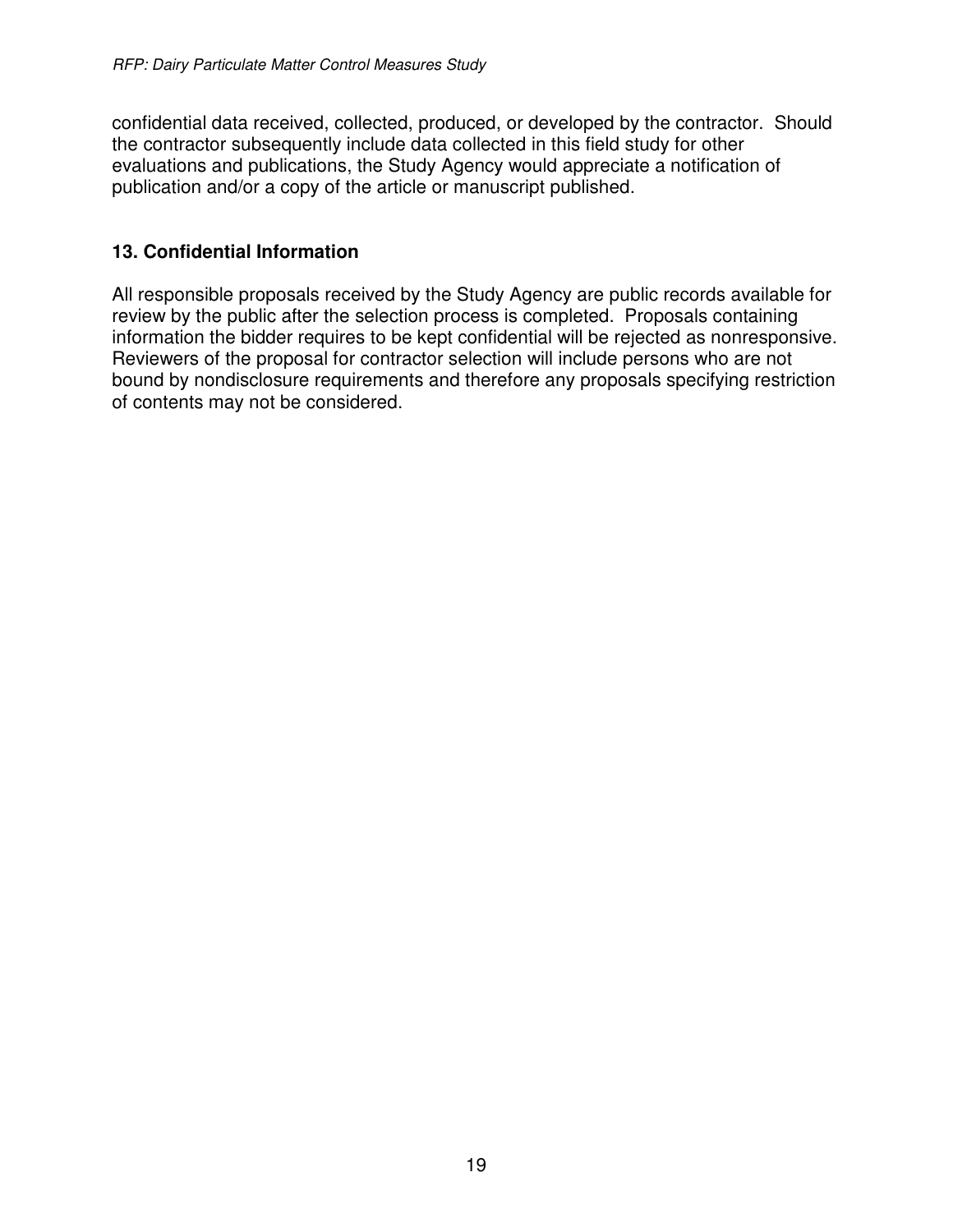# **EXHIBIT A**

#### Certification Regarding Debarment, Suspension, Ineligibility and Voluntary Exclusion Lower Tier Covered Transactions

This certification is required by the regulations implementing Executive Order 12549, Debarment and Suspension, 29 CFR Part 98 Section 98.510, Participants' responsibilities. The regulations were published as Part VII of the May 26, 1988, Federal Register (pages 19160-19211).

(1) The prospective recipient of Federal assistance funds certifies that neither it nor its principals are presently debarred, suspended, proposed for debarment, declared ineligible, or voluntarily excluded from participation in this transaction by any Federal department or agency.

(2) Where the prospective recipient of Federal assistance funds is unable to certify to any of the statements in this certification, such prospective participant shall attach an explanation to this proposal.

Name and Title of Authorized Representative

Signature \_\_\_\_\_\_\_\_\_\_\_\_\_\_\_\_\_\_\_\_\_\_\_\_\_\_\_\_\_\_ Date\_\_\_\_\_\_\_\_\_\_\_\_\_\_\_\_\_\_\_\_